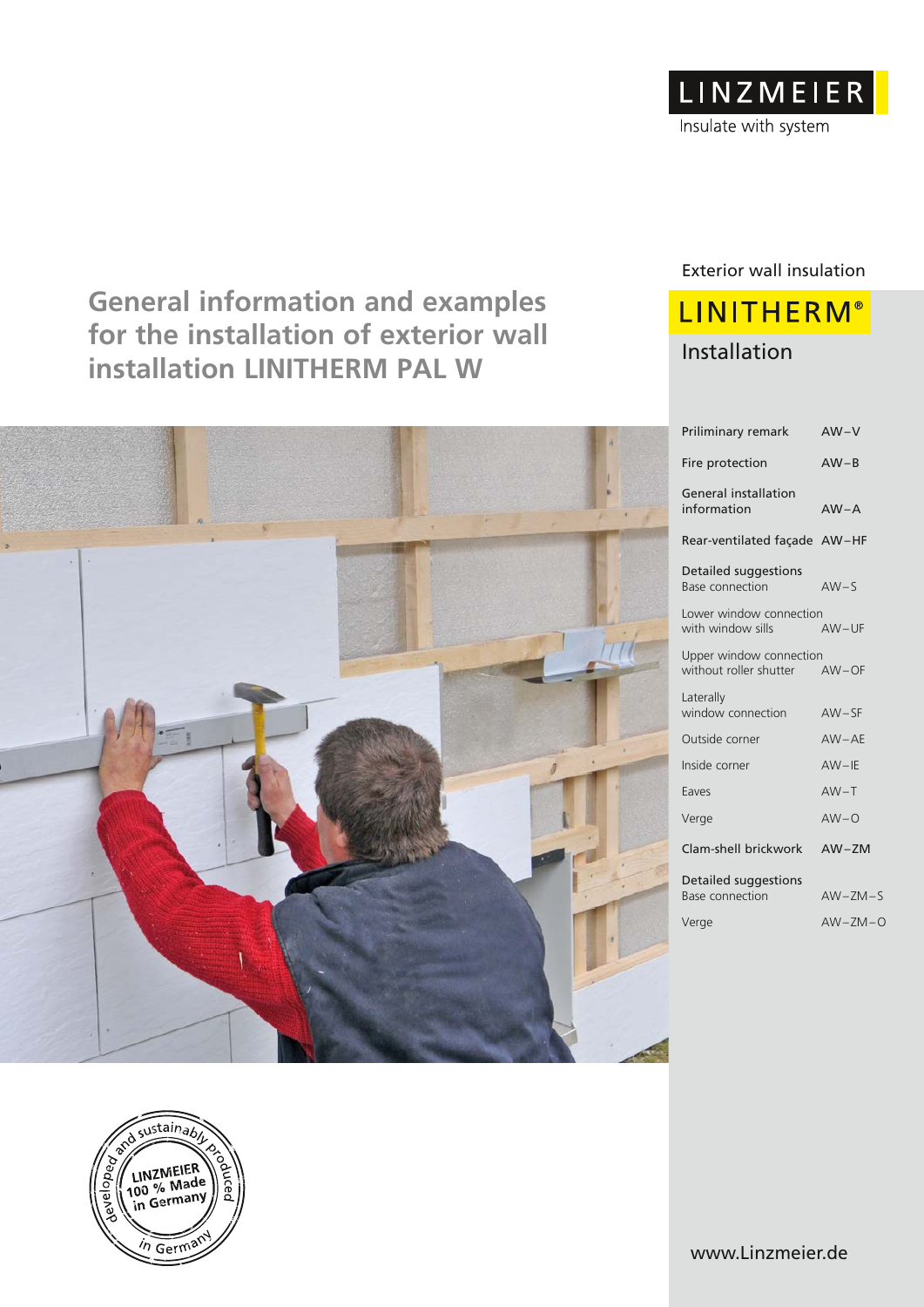

| $AW-V$                              | Preliminary remark                                                                                                                                                                                                                                                                                                                                                                                                                                                                                                                                                                                                                                                                                                                                                                                                                                                                                                                                                                                                                                                                                                                                                                                                                                                                                                                                                                           |  |  |
|-------------------------------------|----------------------------------------------------------------------------------------------------------------------------------------------------------------------------------------------------------------------------------------------------------------------------------------------------------------------------------------------------------------------------------------------------------------------------------------------------------------------------------------------------------------------------------------------------------------------------------------------------------------------------------------------------------------------------------------------------------------------------------------------------------------------------------------------------------------------------------------------------------------------------------------------------------------------------------------------------------------------------------------------------------------------------------------------------------------------------------------------------------------------------------------------------------------------------------------------------------------------------------------------------------------------------------------------------------------------------------------------------------------------------------------------|--|--|
| Delivery                            | LINITHERM insulating elements are delivered in packages. Great care must be taken when unloading and<br>transporting on the building site. The elements must be stored flat on level, and dry ground. During all<br>work (installation, cutting to size, etc.), attention must be paid that no damage is done to the elements.<br>The insulating composite panels must be protected from moisture penetration during storage, transport and<br>installation.                                                                                                                                                                                                                                                                                                                                                                                                                                                                                                                                                                                                                                                                                                                                                                                                                                                                                                                                 |  |  |
| Safety provision                    | The safety regulations on the building sites must be observed.                                                                                                                                                                                                                                                                                                                                                                                                                                                                                                                                                                                                                                                                                                                                                                                                                                                                                                                                                                                                                                                                                                                                                                                                                                                                                                                               |  |  |
| Rules of construction<br>technology | LINITHERM insulation systems are high-quality products for the most various insulation solutions.<br>The elements are manufactured on modern production facilities in top-quality, flawless condition. In order to<br>achieve the benefit of an optimal insulation solution, proper installation of the product is essential.<br>Our installation-related recommendations schematic information for the buyer and do not claim to<br>be fundamentally valid, nor do they substantiate an entitlement to a guarantee.<br>Each building offers different prerequisites; therefore the general procedure is to follow the rules of<br>construction technology for each specific building.                                                                                                                                                                                                                                                                                                                                                                                                                                                                                                                                                                                                                                                                                                       |  |  |
|                                     | For the installation of LINITHERM insulation elements only a few tools are necessary, which are usually availa-<br>ble on every construction site. These are e.g. portable circular saw, foxtail, level with spirit level, foam gun,<br>drilling machine, screwdriver, etc.                                                                                                                                                                                                                                                                                                                                                                                                                                                                                                                                                                                                                                                                                                                                                                                                                                                                                                                                                                                                                                                                                                                  |  |  |
| Tools                               | The following points must generally be observed during the installation of the LINITHERM elements:                                                                                                                                                                                                                                                                                                                                                                                                                                                                                                                                                                                                                                                                                                                                                                                                                                                                                                                                                                                                                                                                                                                                                                                                                                                                                           |  |  |
| Principles                          | • The elements must be fully pushed together in longitudinal and transverse direction, in order to achieve<br>a full-surface and consistent thermal insulation layer. Cross joints should be avoided.<br>• Any damage must be properly repaired (e.g. by foaming, levelling, ).<br>• Back flows between wall and insulation board must be avoided.<br>• All preparatory work (e.g. installation of cables etc.) should be finished by the beginning of the installation<br>of the LINITHERM insulation elements. (e.g. closing off cavities, making wall breakthroughs, removing loose<br>plaster layers, laying electrical cables, )<br>• The elements have to be mounted with the printed stamp to the supporting structure.<br>• The facade cladding should be applied immediately after the installation of the elements.<br>These installation instructions refer to the application area of external wall insulation from the outside.<br>Through restoration of this part, other parts can be affected, e.g. the building physics of the complete buil-<br>ding. In case of doubt, an appropriate expert/building physics needs to be consultes on site.<br>Various important detailed points are stated on the following pages.<br>Our suggestions only represent a limited selection.<br>The planning requirements and specialised regulations, however, must always be adhered to. |  |  |
| Installation options                | LINTHERM PAL W can be installed in various ways:<br>• Installation of the elements directly on the already plastered brickwork (renovation). The brickwork must be<br>examined in advance to establish whether the brickwork and the plaster are still sound. Any faulty points<br>must be repaired beforehand.<br>• Installation of the elements directly on the unplastered brickwork/concrete (new building/renovation).<br>• Installation of the elements as a back-ventilated facade or as core insulation for double wall masonry<br>(new/old building).<br>. Possible underground for installation: Concrete, solid brick, sand-lime brick, perforated sand-lime brick,<br>solid block of lightweight concrete, vertically perforated brick, wooden structures, etc.                                                                                                                                                                                                                                                                                                                                                                                                                                                                                                                                                                                                                  |  |  |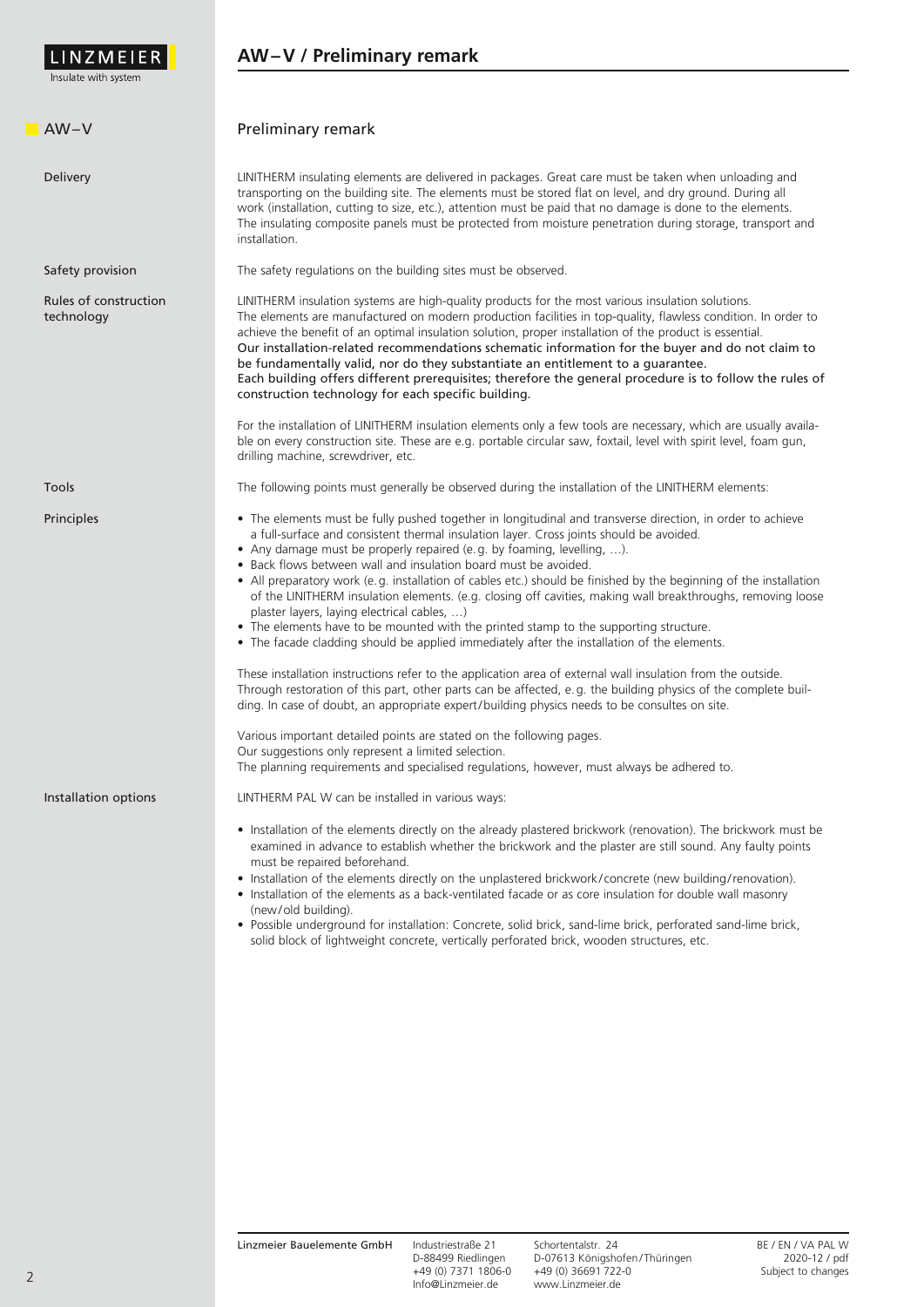

#### Fire protection at back-ventilated curtain facade

- For thermal insulation of back-ventilated exterior wall claddings, only standardized or building authorities approved insulating materials, which meet the requirements of DIN 4108-10 type WAB, can be used.
- The fire protection requirements depend on the building class and the respective state building regulations. • For building classes 1 to 3, no special fire protection requirements need to be observed. Only building materials that comply at least with the building regulations' requirement »normally flammable« (B2) may be used.
- Increased fire protection requirements apply to building classes 4 to 5. Only building materials that at least comply with the building regulations' requirement for »low flammability« (C-s2, d0) may be used. In any case, it must be checked whether there are increased fire protection requirements, which may require special precautions or the use of non-combustible materials.
- Requirements of the respective national building regulations and special approvals must be observed.

#### Fire protection for double wall masonry

- For building classes 1 to 3, no special fire protection requirements need to be observed. Only building materials that comply at least with the building regulations' requirement »normally flammable« (B2) may be used.
- For classes 4 to 5, fire protection requirements must be observed.
- The clear gap between shells must not exceed 250 mm when using insulating materials made of rigid polyurethane foam.
- No fire protection measures are required for finger gap versions.
- No additional fire protection measures are required for shell gaps < 100 mm. For shell gaps > 100 mm, fire barriers must be installed either horizontally all around every second floor or alternatively laterally and around openings such as windows or doors.
- Insulation strips of mineral wool (A1 according to EN 13501-1 and melting point > 1000 °C) at least 200 mm high must be used as fire protection strips, which must be pressed tightly into the gap and fastened to the supporting shell.
- Planning and execution are regulated in DIN 4102-4.

AW–B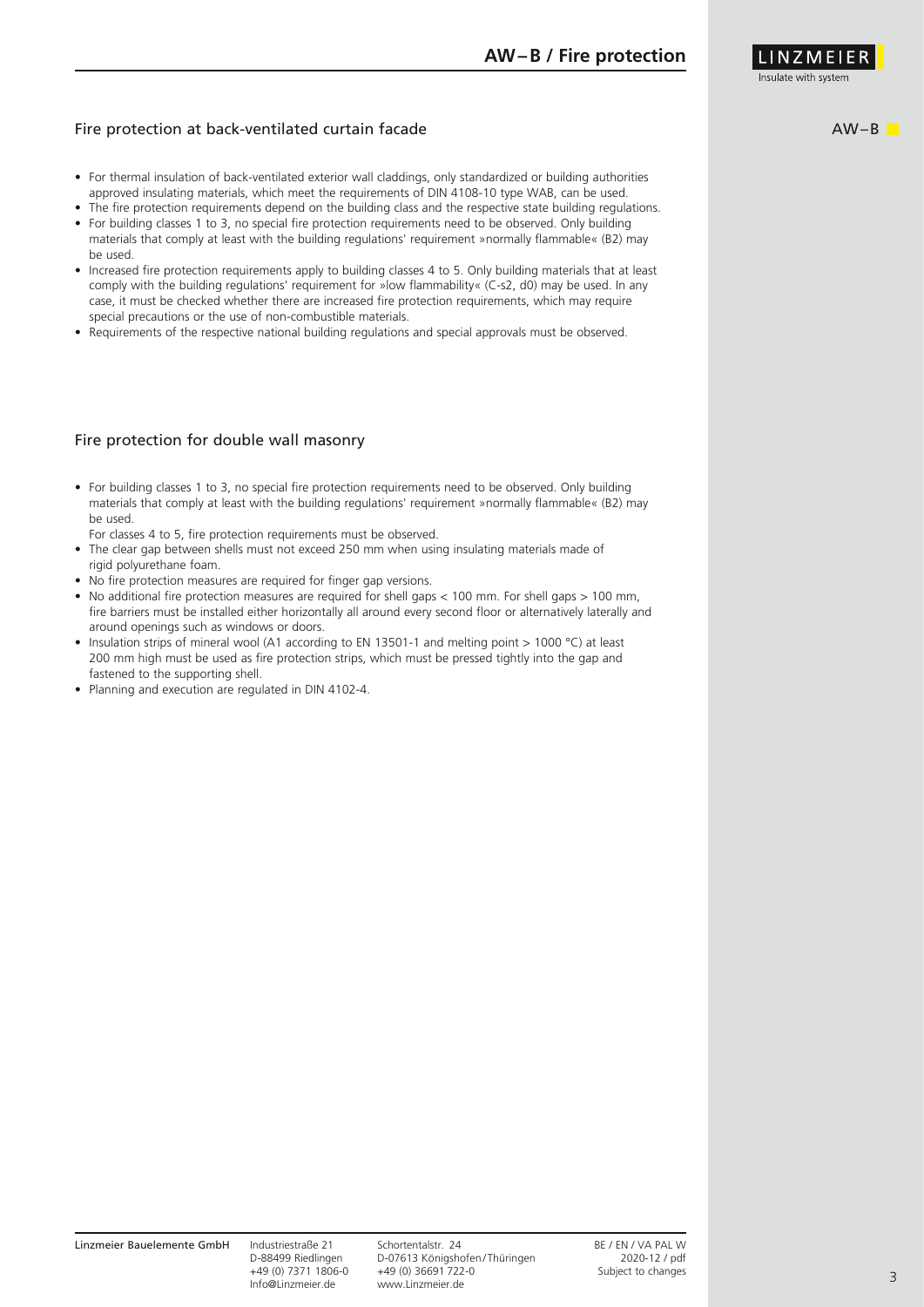

#### **AW–A / AW–HF**

#### AW–A

Mechanical attachment

Fig. 1



#### General installation information

The elements must generally be fixed mechanically. During installation, special care must be taken to ensure that the insulation boards cannot be back-flowed.

This can be achieved, for example, by gluing the element to the substrate over the entire surface (apply adhesive with notched trowel), or by using edge bead + point bonding (Fig. 1) or, if necessary, other suitable methods.

The adhesive can be applied directly to the aluminum foil. Bonding can be done using mineral adhesives (e.g. SK leicht [Company Schwenk or Akurit]) or PU insulation adhesives. The substrate must be checked in advance for load bearing capacity. Unevenness in the wall can be compensated with the adhesive if necessary. A thicker application of adhesive will extend the setting time! The application instructions of the adhesive manufacturer must be observed separately here!

As an alternative to gluing, the edges can also be sealed separately using pre-compressed sealing tapes (base point, building corners, windows, doors, etc.).

If the elements are perforated (e.g. cables of the exterior lighting), the perforating elements need to be connected tightly (foam the cavities and, if necessary, tape them with e.g. butyl adhesive tape).

After checking the load-bearing capacity (wall/plaster), the elements can be placed.

External wall insulation from the outside for rear-ventilated façade

AW–HF

#### Mechanical attachment



The connection of the external insulation to the perimeter insulation from the cellar must be free of thermal bridges (foam out any cavities). For placing the insulation elements, the commercially available base profiles for ETICS systems can also be used, which are aligned and dowelled on before starting installation work.

The first row of elements is mounted horizontally on the wall and aligned.

Attachment to the wall is carried out using one of the two adhesive methods mentioned above. At the end of the first row, the last panel is cut into length and mounted. The resulting section is used as starting panel for the next row (endless laying).

Make sure that there are no cross joints. The cross joint should be offset by at least 30 cm. Laying the insulation boards in several layers is not allowed.

Cavities and missing parts are to be filled with foam accordingly. Cut off any remaining, hardened foam and tape it off if necessary.

Then the mechanical fixing is done using the base lath, which serves as a substructure for the facade cladding. Depending on the façade cladding, a façade sheet may be necessary.

Depending on the particular substrate (wood, concrete, brick, etc.), suitable screws or dowels must be used for this purpose (selection e.g. via the Fischer enquiry form). For a functioning back-ventilation, the distance between the insulation and the façade cladding must be at least 20 mm. The ventilation openings must be at least 50 cm² per running meter of wall.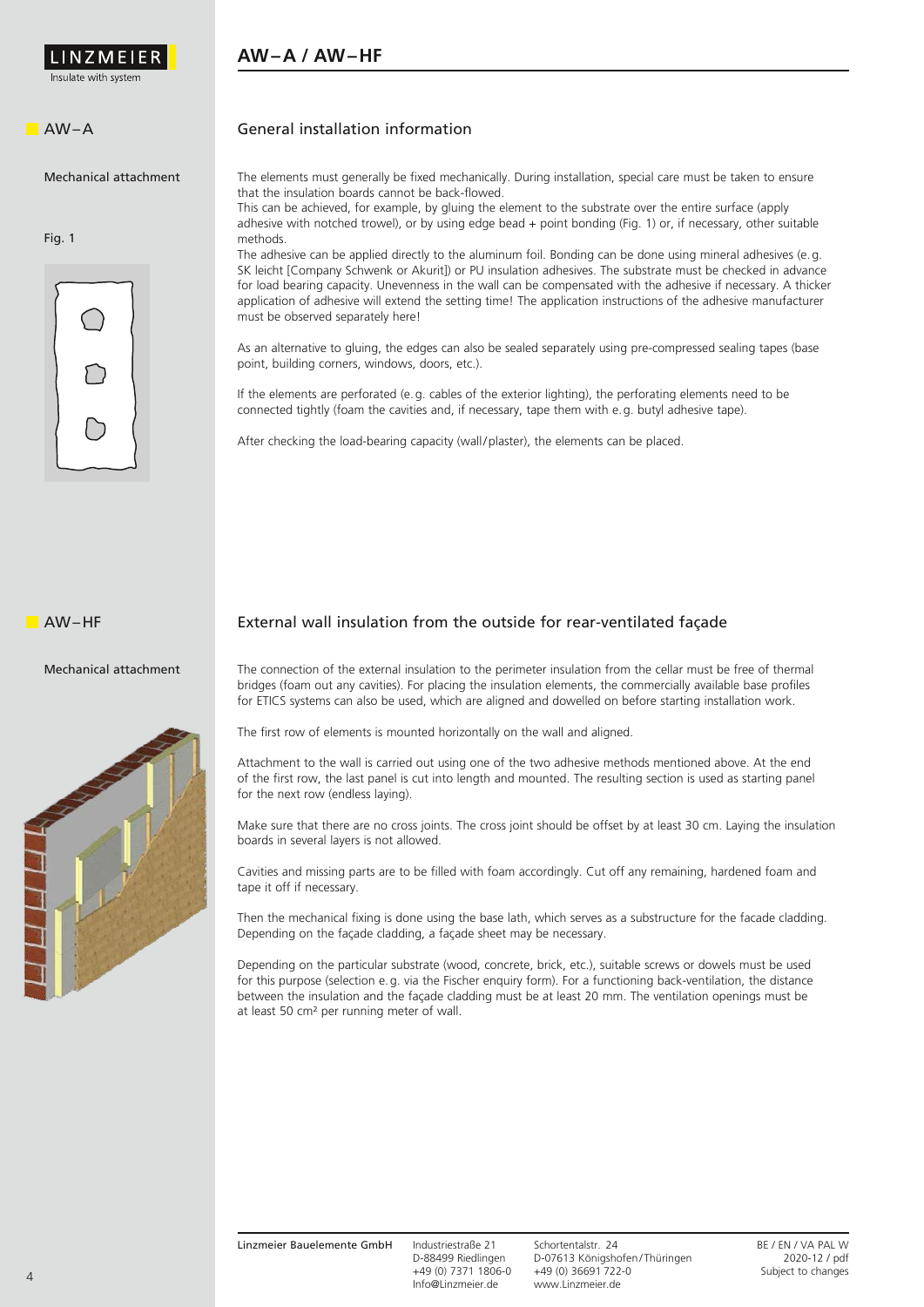

#### Base connection and a set of the set of the set of the set of the set of the set of the set of the set of the set of the set of the set of the set of the set of the set of the set of the set of the set of the set of the se



#### Lower window connection with window sills



Linzmeier Bauelemente GmbH Industriestraße 21 Schortentalstr. 24 BE / EN / VA PAL W<br>D-88499 Riedlingen D-07613 Königshofen/Thüringen 2020-12 / pdf D-88499 Riedlingen D-07613 Königshofen/Thüringen 2020-12 / pdf<br>
+49 (0) 7371 1806-0 +49 (0) 36691 722-0 +49 (0) 7371 1806-0 +49 (0) 36691 722-0<br>Info@Linzmeier.de www.Linzmeier.de www.Linzmeier.de

 $\blacksquare$ AW-UF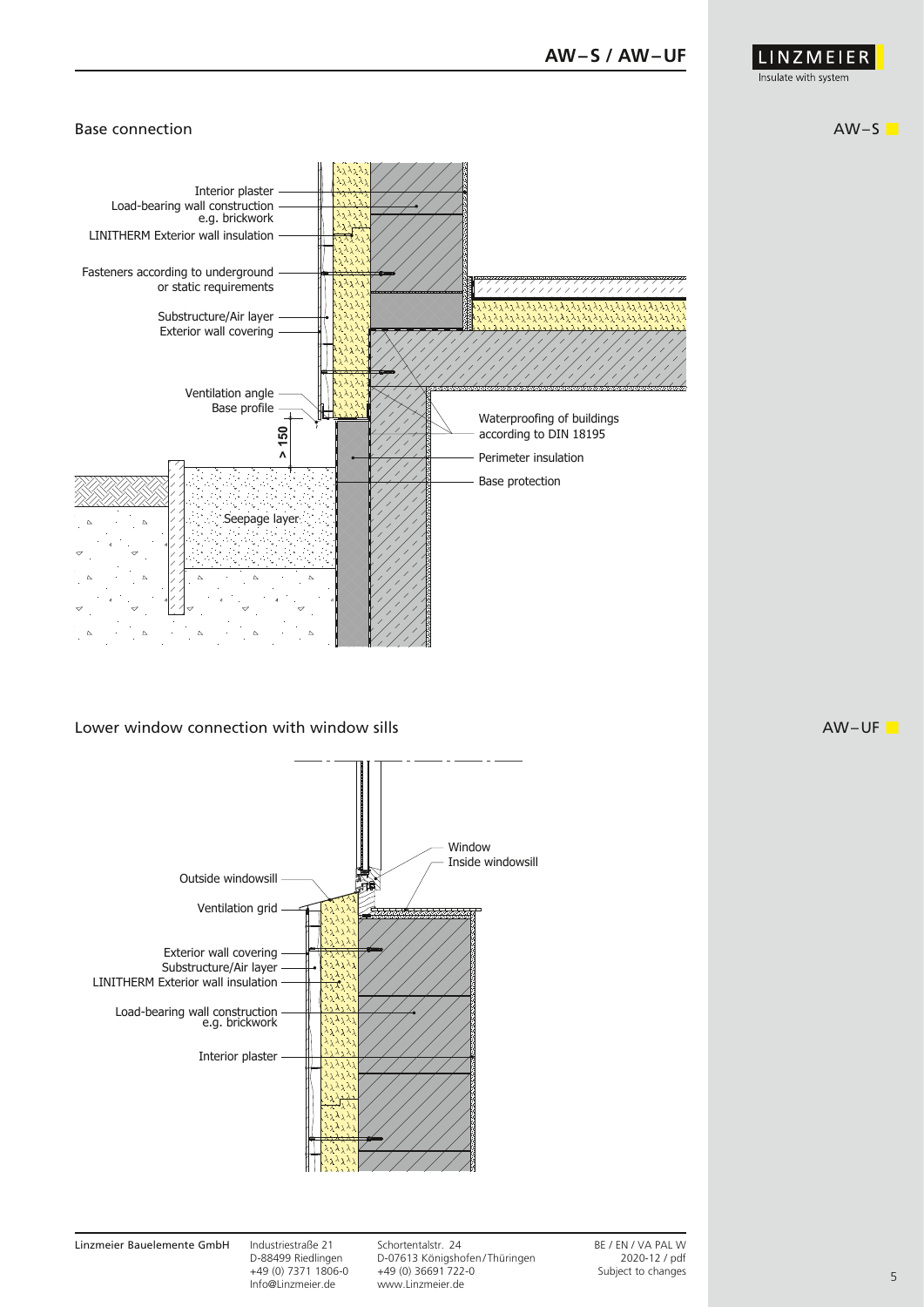

#### **AW–OF / AW–SF**

#### **NAW-OF**

#### Upper window connection without roller shutter



E AW– SF

#### Laterally window connection

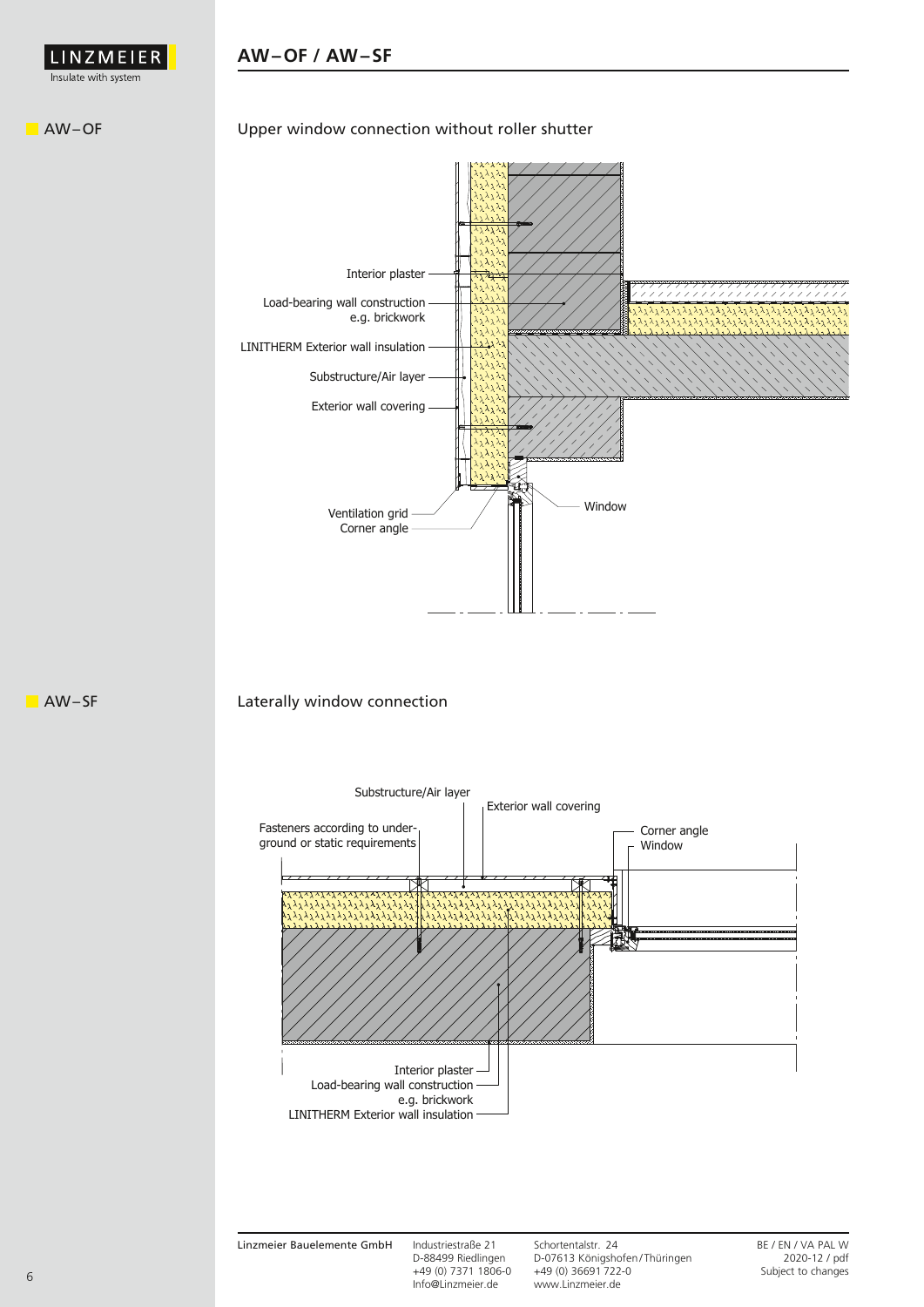

#### Outside corner connection AW–AE



 $\blacksquare$  Inside corner connection  $\blacksquare$ 



Linzmeier Bauelemente GmbH Industriestraße 21 Schortentalstr. 24 BE / EN / VA PAL W<br>D-88499 Riedlingen D-07613 Königshofen/Thüringen 2020-12 / pdf D-88499 Riedlingen D-07613 Königshofen/Thüringen 2020-12 / pdf +49 (0) 7371 1806-0 +49 (0) 36691 722-0 +49 (0) 7371 1806-0 +49 (0) 36691 722-0<br>Info@Linzmeier.de www.Linzmeier.de www.Linzmeier.de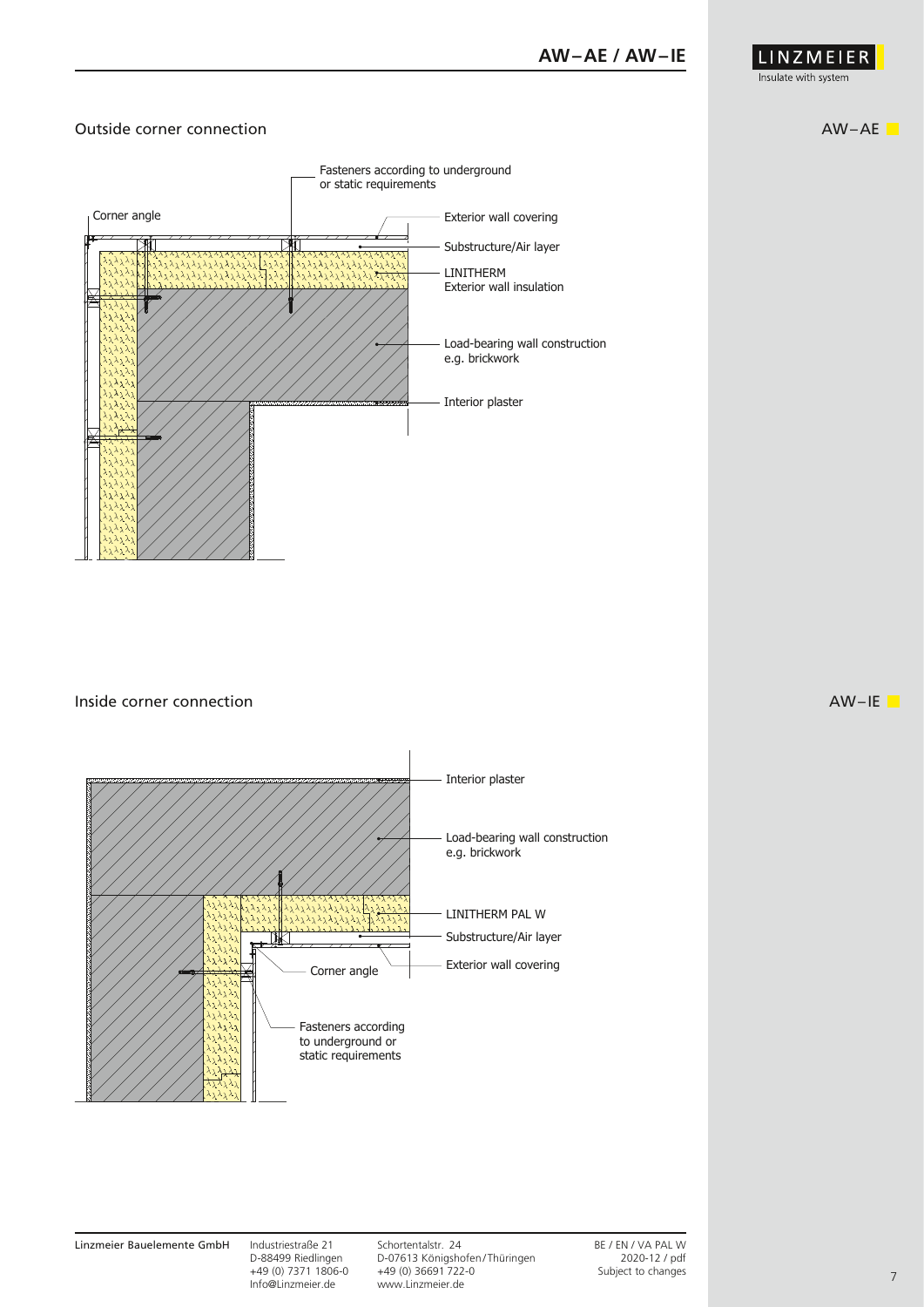

#### **AW–T / AW–O**

AW–T







Linzmeier Bauelemente GmbH Industriestraße 21 Schortentalstr. 24 BE / EN / VA PAL W<br>D-88499 Riedlingen D-07613 Königshofen/Thüringen 2020-12 / pdf D-88499 Riedlingen D-07613 Königshofen / Thüringen 2020-12 / pdf +49 (0) 7371 1806-0 +49 (0) 36691 722-0<br>Info@Linzmeier.de www.Linzmeier.de www.Linzmeier.de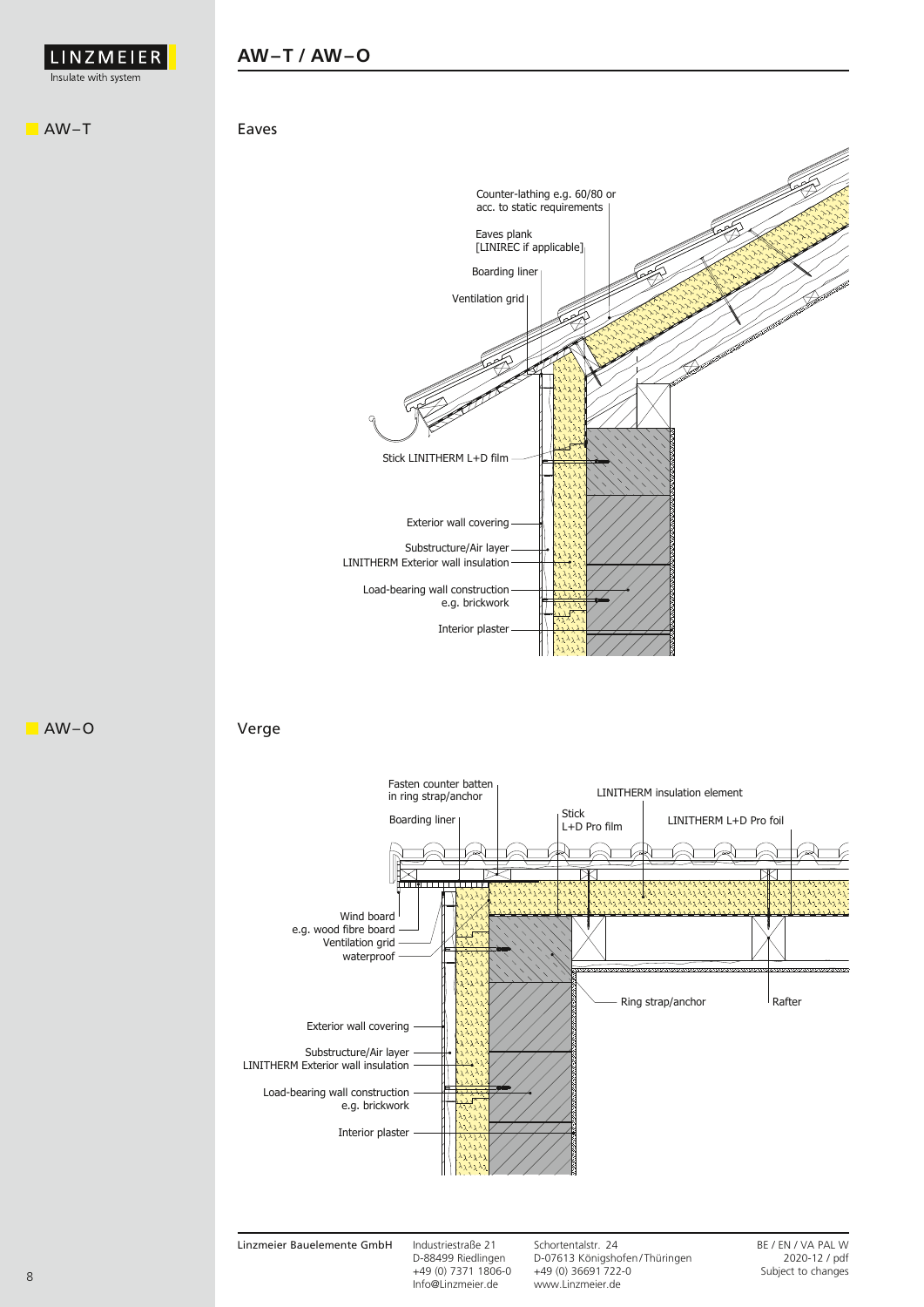

#### External wall insulation for double-wall masonry

In double-wall masonry, the thermal insulation layer lies between the load-bearing inner shell and the nonload-bearing outer shell (facing masonry). DIN 1996-1-1 (formerly DIN 1053) must be observed accordingly. The outer shell serves as weather protection and enables individual facade design. Since wind loads act on the outer shell, it must be connected to the load-bearing inner shell accordingly.

The two shells are connected with wire anchors made of stainless steel or other anchor forms approved by the building authorities (e.g. Bever PU-flute). When anchoring, ensure that no moisture is transferred from the outer to the inner shell.

According to DIN 1996-2/NA »National Annex – Eurocode 6«, the clear shell distance for surface anchoring must not exceed 150 mm. If larger distances are required, special wall anchors approved by the building authorities must be used.

The minimum thickness of the non-load-bearing outer shell is 90 mm. Bricked pillars require a minimum length of 240 mm. All bricks must be supported at the interception level over their entire length. If the support is interrupted, this must be done on both sides.

The wire anchors required for the connection in the area are compiled in DIN 1996-2. This contains information on the minimum number and diameter of the required fasteners per m² of wall surface depending on the distance between the masonry shells and the height of the wall areas above the site. According to DIN 1996-2, the vertical spacing of the wire anchors should not exceed 500 mm, the horizontal spacing should not exceed 750 mm. At the free edges (openings, building corners, expansion joints, upper ends on the outer shell) three additional anchors per metre of edge length must be installed.

Minimum number of wire anchors per m² wall surface [extract DIN 1996-2]:

| <b>Building height</b>                                     | Wind zone 1 bis 3<br>Wind zone 4 inland | Wind zone 4<br>Coast of North-/Baltic seal<br>and islands of Baltic sea | Wind zone 4<br>islands of North sea |  |
|------------------------------------------------------------|-----------------------------------------|-------------------------------------------------------------------------|-------------------------------------|--|
| $h \leq 10$ m                                              | 7а                                      |                                                                         | 8                                   |  |
| $10 m < h \le 18 m$                                        | 7b                                      | 8                                                                       |                                     |  |
| $18 m < h \le 25 m$                                        |                                         | 8c                                                                      |                                     |  |
| in wind zone 1 and wind zone 2 inland: 5 anchor/ $m2$<br>a |                                         |                                                                         |                                     |  |

b in wind zone 1: 5 anchor/m2

c is a building floor plan length less than h/4: 9 anchor/m2

Other types of anchoring of the wire anchors are allowed, if it is proved by a test certificate that this type of anchoring can take up a tensile and compressive force of at least 1 kN with 1.0 mm slip per wire anchor. If one of these values is not achieved, the number of wire anchors must be increased accordingly.

If the wire anchors are not laid in the horizontal joints due to different brick formats of the inner and outer shells, the shells must be connected to each other in some other way, e.g. by dowelling.

When installing LINITHERM PAL W, the insulation layer should be executed as full insulation (core insulation). An air layer for the rear ventilation of the non-load-bearing facing layer is no longer considered as necessary due to practical experiences. The panels must be tightly butted with a rebated or blunt edge and laid in a bond. When laying the panels, only a finger gap remains between the facing layer and the insulation, which is necessary for bricklaying.